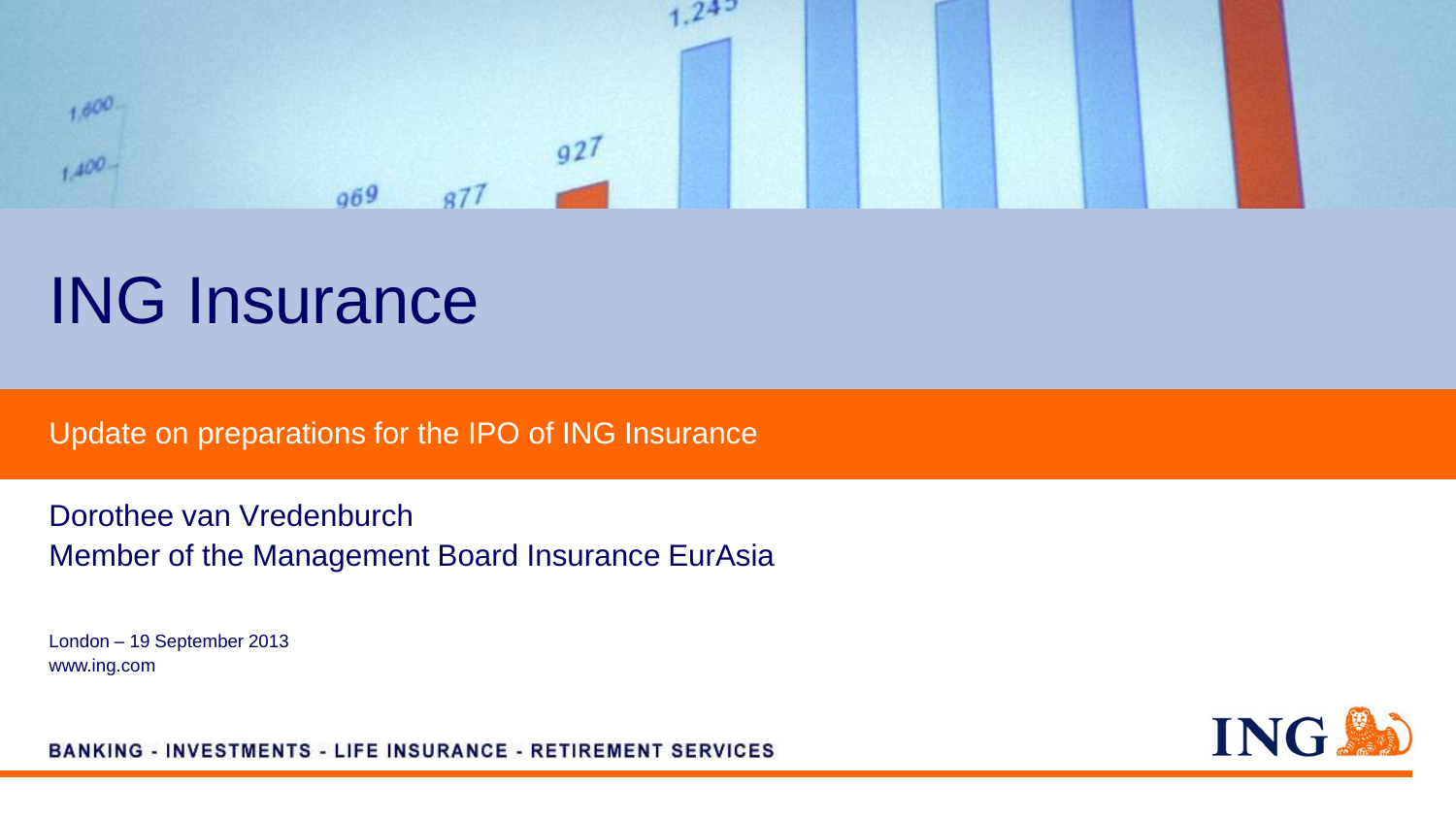# Key points.

- We focus on improving the customer experience
- Our brand values express how we position our company and connect with our stakeholders
- We have accelerated preparations for an IPO to be ready to go to the market in 2014

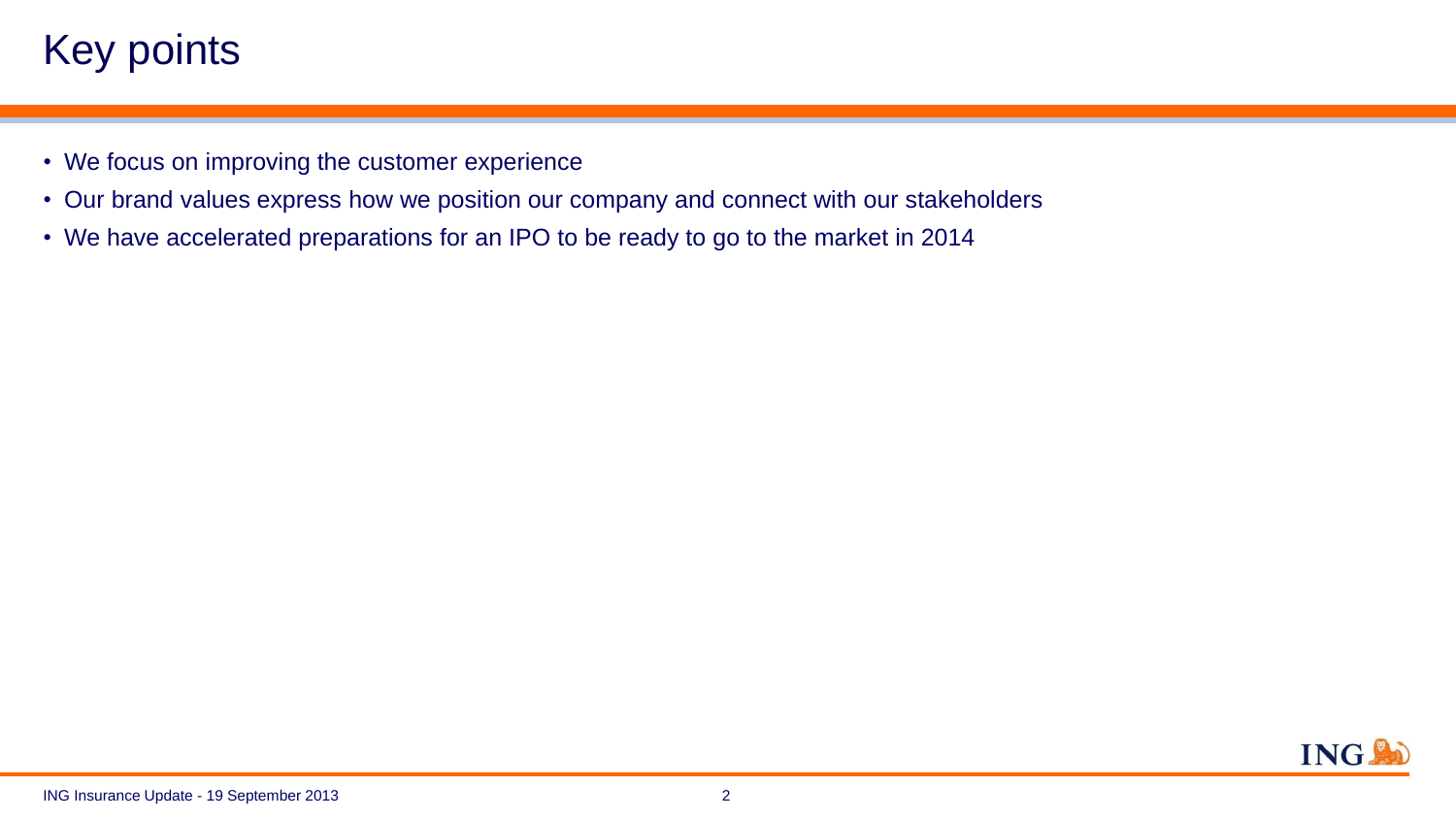### Relentless focus on improvement of customer experience

#### Central Net Promoter Score (NPS) programme *drives* insights and customer feedback culture

- Pan-European Net Promoter Score (NPS) programme on quality of transaction and relationship in all countries
- Continuous monitoring on key customer touch-points
- Connecting with customers and acting on their feedback
- Higher awareness and priority throughout the organisation
- Programme maturing and fully integrated in business model
- Enhancing synergies and monitoring in all 12 countries

Customer Experience (CX) programmes *drive* actions and improvements

- Dedicated CX programmes in each BU
- NPS and CX boards in place in all countries
- CX Minimum Standards programme in each insurance country
- CX Moments of Truth programme in each insurance country
- Improvements on various fronts leading to higher NPS scores
- Recognition through customer friendliness awards



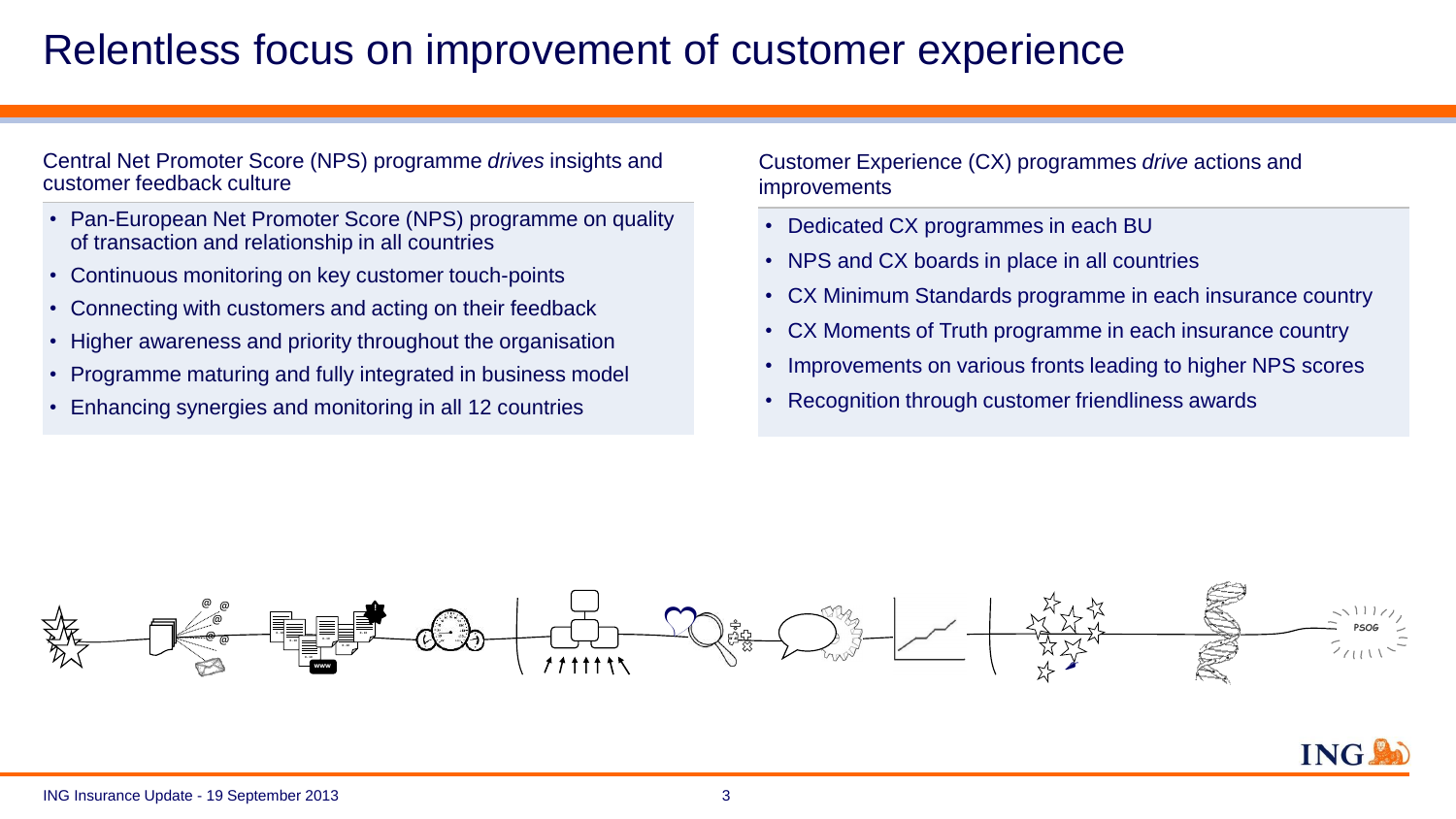### Brand values express how we position our company and connect with our stakeholders

#### Consumer insight

- Opportunity to be relevant
- Consumers want (and need) to be empowered to deal with their personal finance in a more engaging way

#### Competitor insight

- Opportunity to be different
- Most competitors focus on the mass market with instrumental products

#### Company insight

- Opportunity to be authentic
- Insurance Europe already evolving towards a 'customer experience'-driven company
- Well positioned to become the trusted guide for people that aspire to take care of their present and future financial wellbeing

Our new brand enhances the customer experience by adding a clear signature of:

- Serving our customers with care
- Offering clarity and guidance
- Helping people to buy financial services with confidence
- Exploring new ways of adding service beyond conventional products
- Working with staff that demonstrates genuine interest, empathy and professionalism
- Earning lifetime relationships, loyalty and recommendation





**ING Insurance (INGV) brand platform**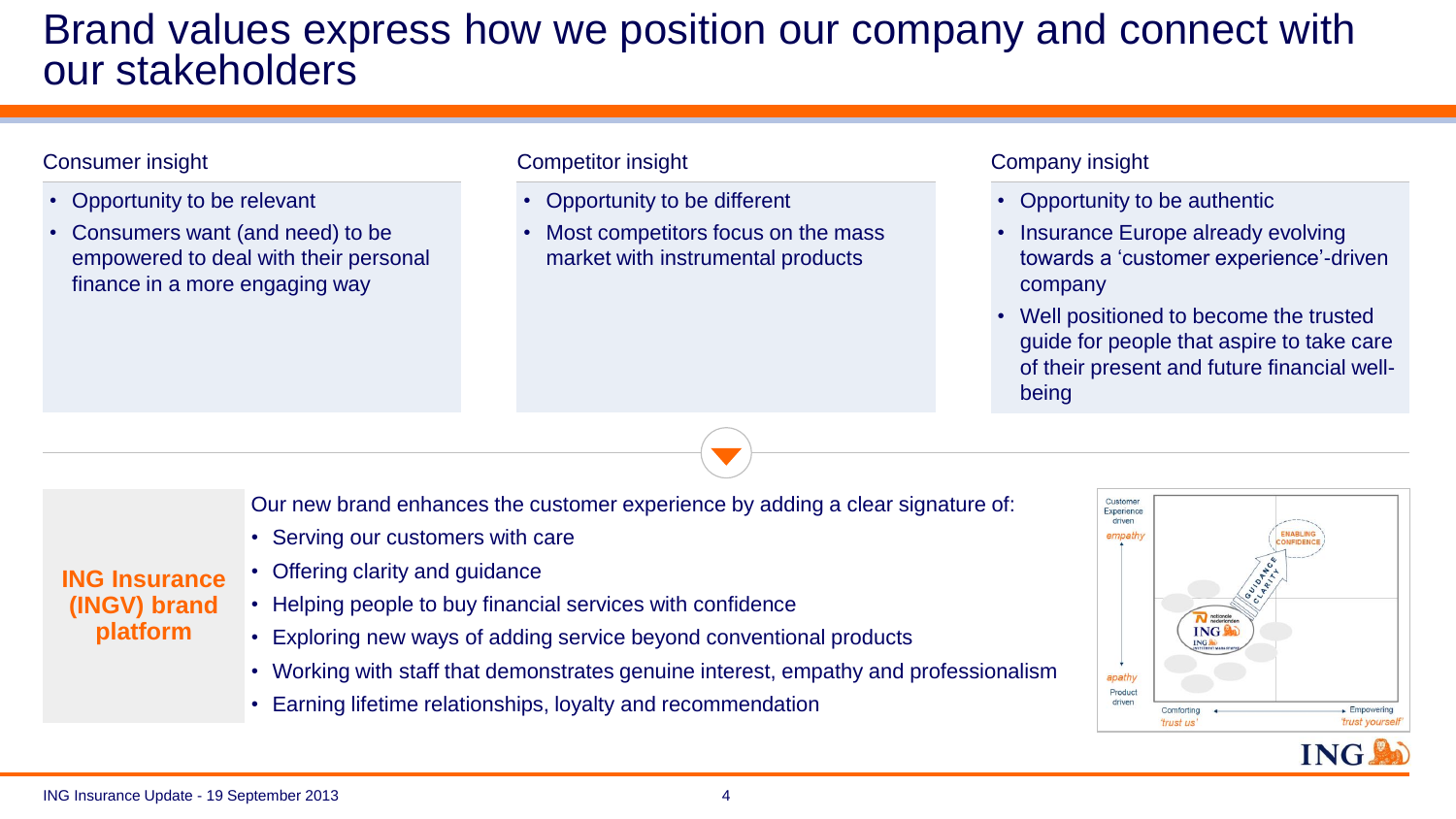## Preparations underway to be ready for an IPO in 2014



Milestones achieved

- **Established strong programme** management and engaged external advisors
- Delivered restructuring and cost savings programme on target
- Identified INGV as IPO entity
- Decided on segmentation and key performance metrics
- Executed our head office restructuring

Important next steps

- Finalise operational separation from ING **Group**
- Be operationally ready for IPO at yearend
- Finalise medium-term planning including financial targets
- Determine final capital target level
- Prepare equity prospectus
- Align process with regulatory authorities

#### Managing our IPO preparations

- Bi-weekly steering committee with Management Board Insurance EurAsia members
- Weekly update in European Operating **Committee**
- Dedicated programme management for IPO readiness
- High involvement of senior management
- Successful track record Group Acquisitions and Divestment team